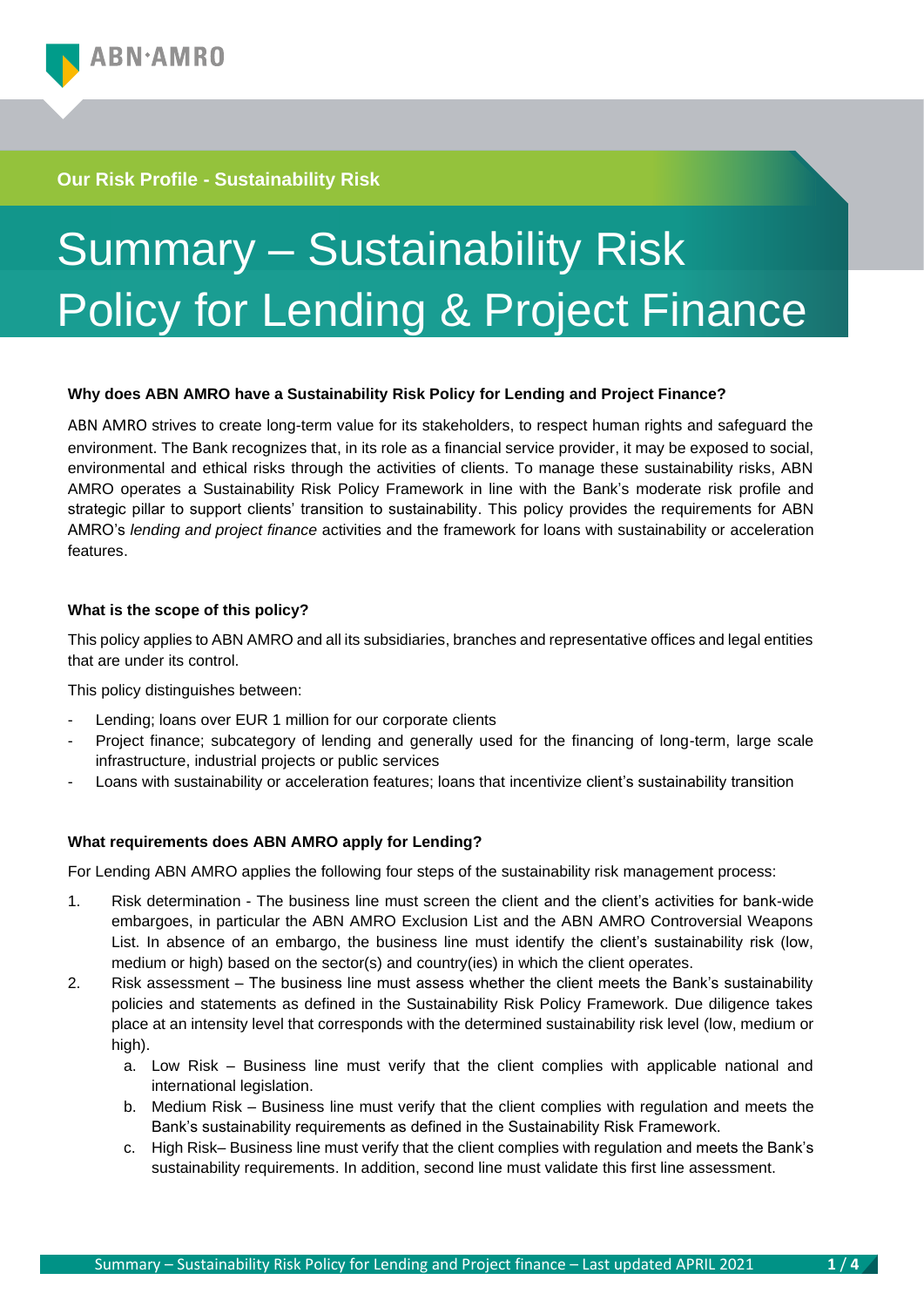The outcome of the risk assessment is that the client scores 'on par', 'above par' or 'below par' with the bank's requirements.

- 3. Risk mitigation In case the client's sustainability performance is 'on par' or 'above par', the business line can proceed with the credit process. In case the client's sustainability performance is 'below par', the transaction can only be accepted if the business line has ensured that the client is willing and able to meet the requirements in the ABN AMRO Sustainability Risk Policy Framework in due time. To this end the business line will set conditions. Also, the second line can set conditions to improve the sustainability performance of the client. The credit approval authority oversees that the procedures regarding determination and assessment of sustainability risk have been followed and integrated in the credit approval process.
- 4. Risk monitoring, reporting and engagement The business line must monitor and report on the (continued) compliance of the client with the requirements in the Sustainability Risk Policy Framework within the regular credit review processes. If needed the business line will engage with the client to ensure that conditions are met and sustainability performance of the client is improved. The credit approval authority oversees that conditions are met. The bank may decide to embark on a high intensity engagement trajectory in case a considerable effort is needed from the client to meet the bank's conditions. This is a more formalized trajectory including governance of the bank's Engagement Advisory Committee. In addition to individual client engagement, the Bank can also decide to engage with a group of clients on a specific topic or theme. Thematic engagement is also overseen by the Engagement Advisory Committee.

#### **What requirements does ABN AMRO apply for Project Finance?**

More stringent requirements based on the Equator Principles apply to project finance and project related corporate loans, as these may be associated with greater sustainability risk due to their scope and character. The ten Equator Principles are integrated in our governance as followed:

- 1. Review and categorization of the project The business line categorizes the project based on the magnitude of its potential environmental and social risks, as determined by the classification of the Bank (described under Risk Assessment for Lending) and the International Finance Corporation (IFC):
	- a. Category A Projects with potential significant adverse environmental and social risks and/or impacts that are diverse, irreversible or unprecedented.
	- b. Category B Projects with potential limited adverse environmental and social risks and/or impacts that are few in number, generally site-specific, largely reversible and readily addressed through mitigation measures.
	- c. Category C Projects with minimal or no adverse environmental and social risks and/or impacts.
- 2. Environmental and social assessment of the project For all Category A and Category B Projects, the business line ensures that the client conducts an assessment that addresses the relevant environmental and social risks of the project and proposes measures to minimize, mitigate, and offset adverse impacts. For Category A and, as appropriate, Category B projects an Environmental and Social Impact Assessment shall be conducted including human rights impacts and climate risks.
- 3. Environmental and Social Standards applicable to the project The business line evaluates the project's compliance with the Bank's own sustainability requirements embedded in the Sustainability Risk Policy Framework, the relevant host country legislation combined with IFC Performance Standards as guidance for projects located in Designated Countries<sup>1</sup> , and IFC Performance Standards and the World Bank Group Environmental, Health and Safety Guidelines for project located in Non-Designated Countries.
- 4. Environmental and Social Management System and Equator Principles Action Plan For all Category A and B Projects, the business line verifies that the client develops and maintains an Environmental and

<sup>&</sup>lt;sup>1</sup> The list of Designated Countries can be found on th[e Equator Principles](https://equator-principles.com/designated-countries/) website.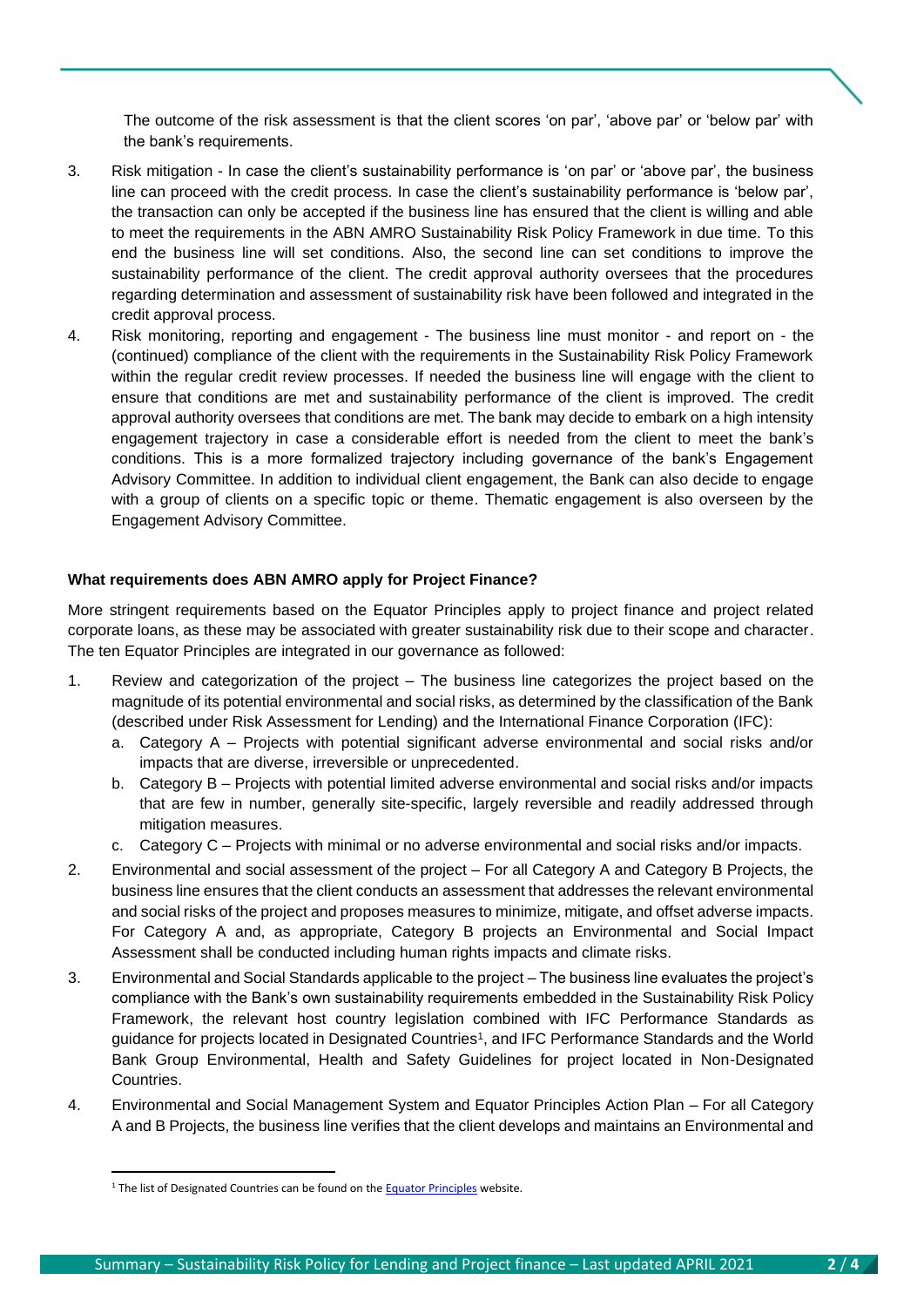Social Management System and Plan. Where the applicable standards are not met to the Bank's satisfaction, the client and the business line develop an Equator Principles Action Plan.

- 5. Stakeholder Engagement For all Category A and B Projects, the business line verifies that the client effectively engages stakeholders in a structured and appropriate manner. This engagement includes the public disclosure of (a summary of the) Environmental and Social Assessment documentation, and an informed consultation and participation process for projects with significant adverse impacts on communities. For projects affecting indigenous peoples, the business line verifies that the project complies with the rights of indigenous people contained in relevant national and international law. For projects that meet special circumstances<sup>2</sup>, the business line will require a qualified Independent Environmental and Social consultant to evaluate the consultation process with Indigenous Peoples and the outcome of that process against i) host country laws, ii) the IFC Performance Standard 7 and iii) the extent to which Free Prior and Informed Consent (FPIC) has been obtained.
- 6. Grievance Mechanism For all Category A and, as appropriate, Category B projects, the business line verifies that the client establishes a grievance mechanism that resolves concerns promptly, through an understandable, transparent and culturally appropriate consultative process that is readily accessible, at no cost, and without retribution to the party that originated the issue or concern.
- 7. Independent Review of the project For all Category A and, as appropriate, Category B projects, the business line verifies that the client assigns an independent consultant or external expert to carry out a review of the Environmental and Social documentation required under Equator Principle 2, 3, 4 and 5.
- 8. Covenants between the Bank and the client The contract between the Bank and the client includes a covenant on the client's compliance with all relevant host country environmental and social legislation. For Category A and B projects, this also includes clauses on compliance with the Environmental and Social Management Plan and Action Plans, periodic reporting and, if applicable, a decommissioning plan. In case of non-compliance, the Bank works with the client on remedial actions. If the client fails to comply within an agreed period, the Bank reserves the right to exercise appropriate remedies, including calling an event of default.
- 9. Monitoring of the project The business line continues to monitor and assess the Project's compliance with the Equator Principles after financial close. For Category A and, as appropriate, Category B projects, the client is required to appoint external experts to verify its monitoring information.
- 10. Reporting and transparency For Category A and, as appropriate, Category B projects, the Bank requests clients to publish a summary of the Environmental and Social Impact Assessments online, and to publicly report on GHG emission levels. At least annually, the Bank reports publicly about its Equator Principles implementation processes and transactions.

<sup>2</sup> These circumstances are: 1) Projects with impacts on lands and natural resources subject to traditional ownership or under the customary use of Indigenous People 2) Projects requiring the relocation of Indigenous People from lands and natural resources subject to traditional ownership or under customary use; and 3) Projects with significant impacts on critical cultural heritage essential to the identity of Indigenous Peoples, or Projects using their cultural heritage for commercial purposes